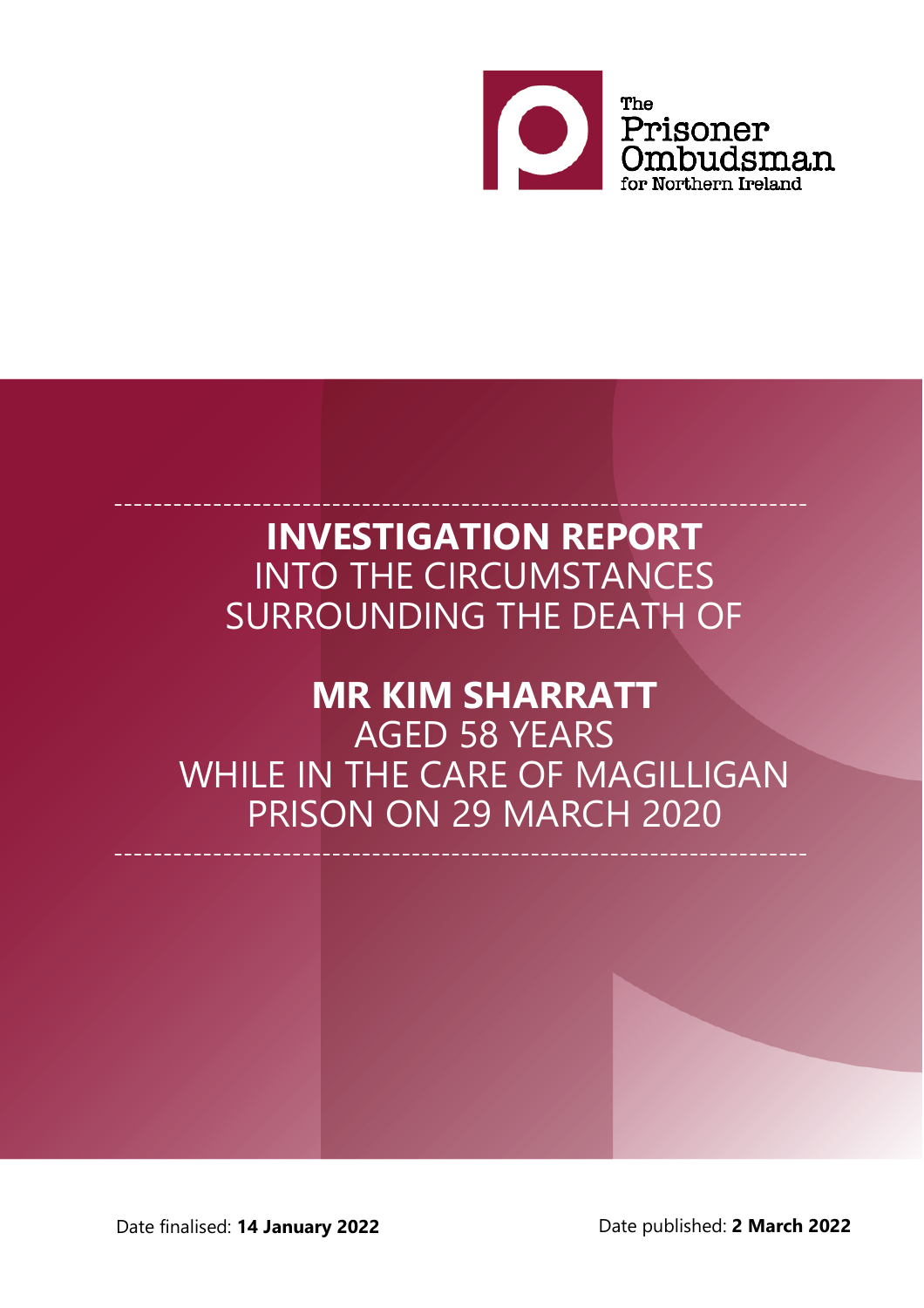### **The role of the Prisoner Ombudsman**

The Prisoner Ombudsman for Northern Ireland is responsible for providing an independent and impartial investigation of deaths in prison custody in Northern Ireland. This includes the deaths of people shortly after their release from prison and incidents of serious self-harm.

The purpose of the Prisoner Ombudsman's investigation is to find out, as far as possible, what happened and why, establish whether there are any lessons to be learned and make recommendations to the Northern Ireland Prison Service (the Prison Service) and the South Eastern Health and Social Care Trust (the Trust) for improvement, where appropriate.

By highlighting learning to the Prison Service, the Trust and others who provide services in prisons, the Ombudsman aims to promote best practice in the care of prisoners.

Investigation objectives are set out in the Ombudsman's terms of reference and are to:

- establish the circumstances and events surrounding the death, including the care provided by the Prison Service;
- examine any relevant healthcare issues and assess the clinical care provided by the Trust;
- examine whether any changes in Prison Service or Trust operational methods, policy, practice or management arrangements could help prevent a similar death in future;
- ensure that the prisoner's family have an opportunity to raise any concerns they may have, and take these into account in the investigation; and
- assist the Coroner's investigative obligation under Article 2 of the European Convention on Human Rights, by ensuring as far as possible that the full facts are brought to light and any relevant failing is exposed, any commendable practice is identified, and any lessons from the death are learned.

Within the above objectives, the Ombudsman will identify specific matters to be investigated in line with the circumstances of an individual case.

In order that learning from investigations is spread as widely as possible, and in the interests of transparency, investigation reports are published on the Prisoner Ombudsman's website following consultation with the next of kin. Reports are also disseminated to those who provide services in prisons.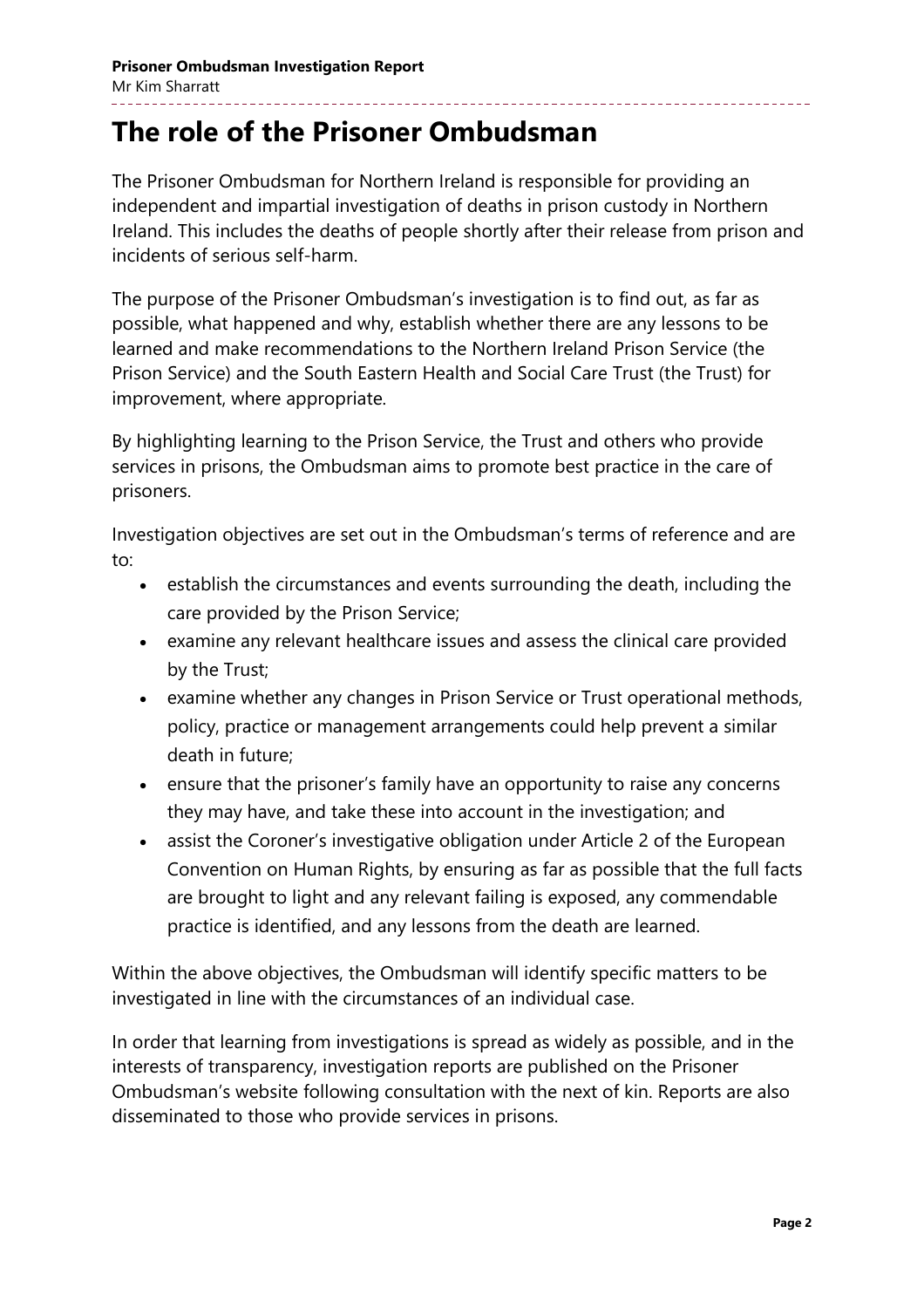## **Table of contents**

| <b>Section</b>          | <b>Contents</b>                                                                                                                             | Page                    |
|-------------------------|---------------------------------------------------------------------------------------------------------------------------------------------|-------------------------|
|                         |                                                                                                                                             | number                  |
|                         | <b>Glossary</b>                                                                                                                             | $\overline{\mathbf{4}}$ |
|                         | <b>Foreword from the Ombudsman</b>                                                                                                          | 5                       |
| 1                       | <b>Summary</b>                                                                                                                              | 6                       |
| $\overline{2}$          | <b>Background information</b>                                                                                                               | $\overline{7}$          |
| 2.1                     | <b>Magilligan Prison</b>                                                                                                                    | $\overline{7}$          |
| 2.2                     | <b>Criminal Justice Inspection</b>                                                                                                          | $\overline{7}$          |
| 2.3                     | <b>Independent Monitoring Board</b>                                                                                                         | $\overline{7}$          |
| 2.4                     | Previous Incidents at Magilligan                                                                                                            | $\overline{7}$          |
| $\overline{\mathbf{3}}$ | <b>Framework for this investigation</b>                                                                                                     | 8                       |
| 3.1                     | Questions raised by Mr Sharratt's family                                                                                                    | 8                       |
| 3.2                     | Investigation methodology                                                                                                                   | 8                       |
| 3.3                     | Independent advice                                                                                                                          | 8                       |
| 3.4                     | Scope and Remit of the Investigation                                                                                                        | 9                       |
| $\overline{\mathbf{4}}$ | <b>Description of key events</b>                                                                                                            | 10                      |
| 4.1                     | Background                                                                                                                                  | 10                      |
| 4.2                     | <b>Investigations and Diagnosis</b>                                                                                                         | 10                      |
| 4.3                     | <b>Magilligan Prison</b>                                                                                                                    | 11                      |
| 5                       | <b>Findings</b>                                                                                                                             | 14                      |
| 5.1                     | Establish if the clinical care provided to Mr Sharratt was at least<br>equivalent to that which he would have received in the<br>community. | 14                      |
| 5.2                     | Establish if the COVID-19 pandemic had any impact on the care<br>provided to Mr Sharratt.                                                   | 14                      |
| 5.3                     | Establish if any improvements could be made to the<br>communication between the Prison Service and Mr Sharratt's<br>family.                 | 14                      |
| 5.4                     | Identify any areas of good practice and learning opportunities<br>arising from this case.                                                   | 15                      |
| 6                       | <b>Conclusions</b>                                                                                                                          | 17                      |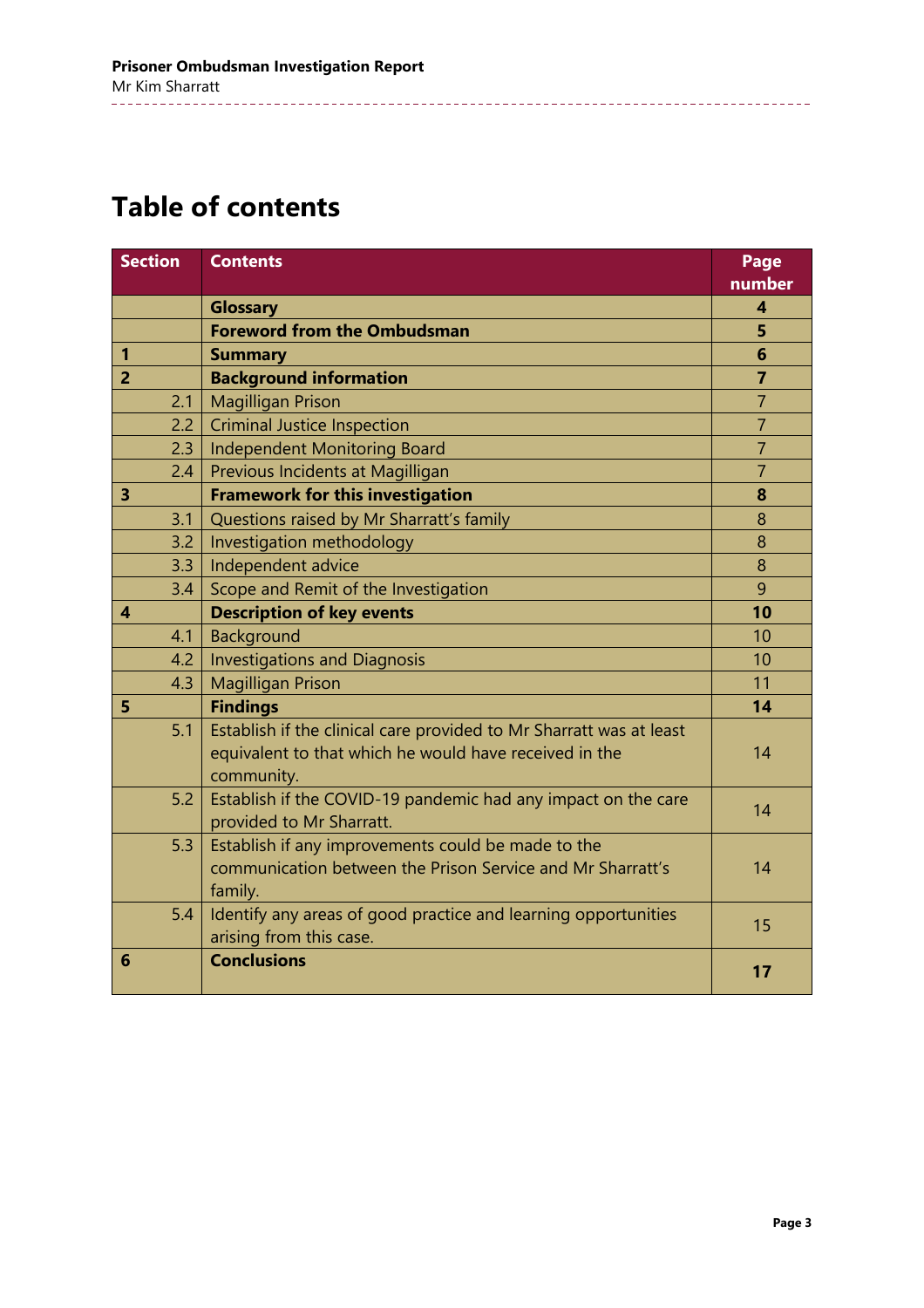## **Glossary**

| Computerised Tomography                         |  |
|-------------------------------------------------|--|
| <b>Emergency Control Room</b>                   |  |
| Egton Medical Information System                |  |
| <b>General Data Protection Regulations</b>      |  |
| <b>General Practitioner</b>                     |  |
| Independent Monitoring Board                    |  |
| Magnetic Resonance Imaging                      |  |
| Northern Ireland Prison Service                 |  |
| Public Protection Arrangements Northern Ireland |  |
| South Eastern Health and Social Care Trust      |  |
| Senior Officer                                  |  |
| Western Health and Social Care Trust            |  |
|                                                 |  |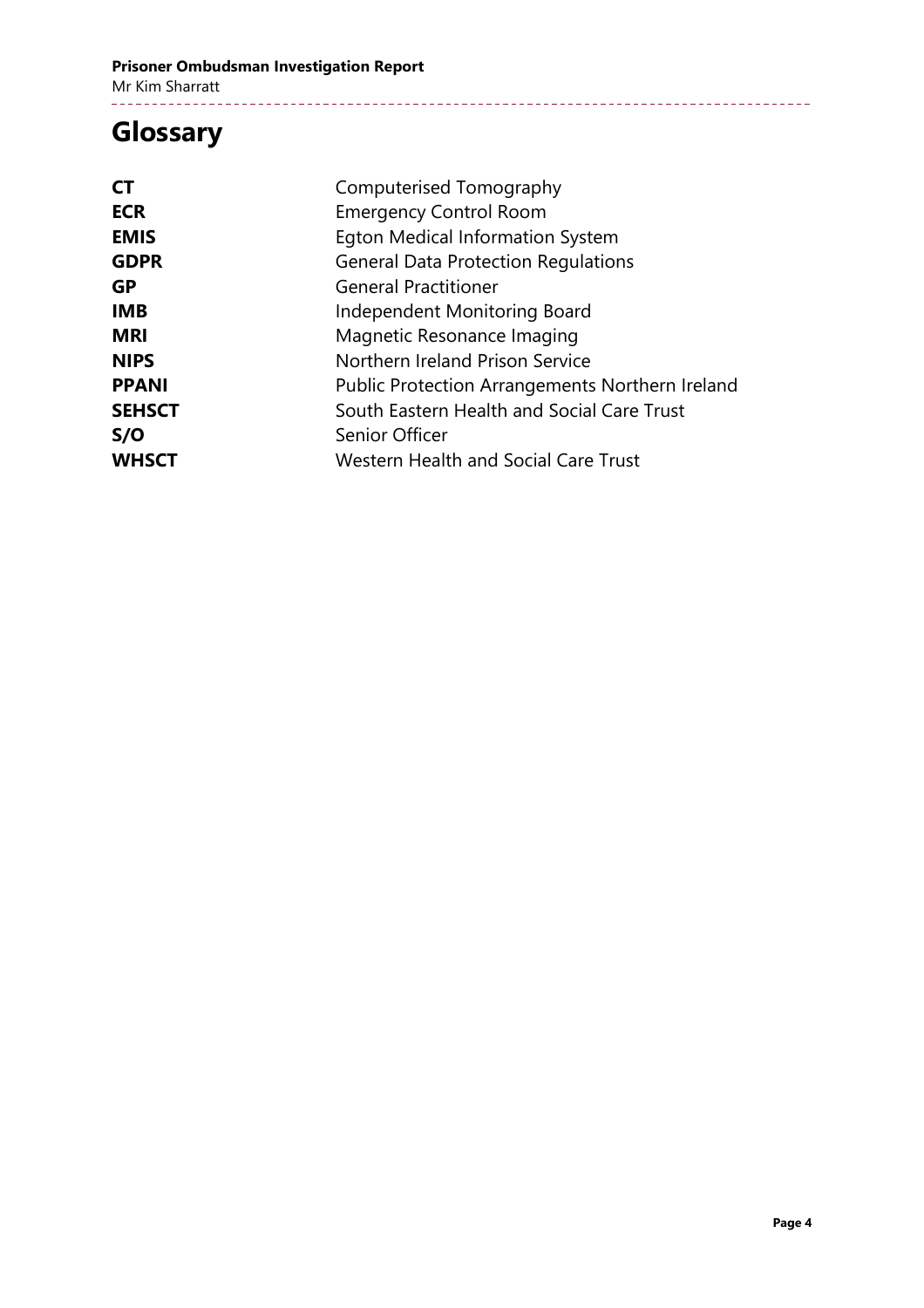### **Foreword from the Ombudsman**

The death of a loved one is always difficult. The fact that a death occurs in custody, or shortly after someone is released from prison, has particular difficulties given the loss families experience when a loved one is taken into custody and the trust they must place in the Prison Service, in Healthcare providers, and others to ensure the safety and wellbeing of their loved one.

All those in custody should expect to be treated decently and with respect, receiving the best care possible for their wellbeing and rehabilitation.

In this report, I highlight good practice by both the Prison Service and the Healthcare in Prisons provider. It is important to note good practice so it can be repeated.

While interested parties are important this report is written primarily with Mr Sharratt's family in mind. It is critical that, as far as we can, we provide explanations and insight to bereaved relatives. I offer my sincere condolences to Mr Sharratt's family on their sad loss and hope this report provides information that will be helpful to them.

Mr Sharratt had been in custody since April 2017. He was diagnosed with follicular lymphoma in February 2019 but experienced a good stretch of time without significant impact from the diagnosis. By January 2020 the situation had changed and Mr Sharratt's illness progressed very quickly. Some of the opportunities a family would hope to have towards the end of a loved one's life were not available to them largely due to the speed at which Mr Sharratt's health declined and the impact of the Covid-19 pandemic. This is the first death in custody investigation in which I will address whether or not Covid-19 had a significant impact on a prisoners care. It is, therefore, an important report.

I am grateful to the Prison Service, the Trust and the clinical reviewer for their contributions to this investigation. Others have helped in the information gathering process and to them I also extend my gratitude.

Al amolt

**DR LESLEY CARROLL Prisoner Ombudsman for Northern Ireland**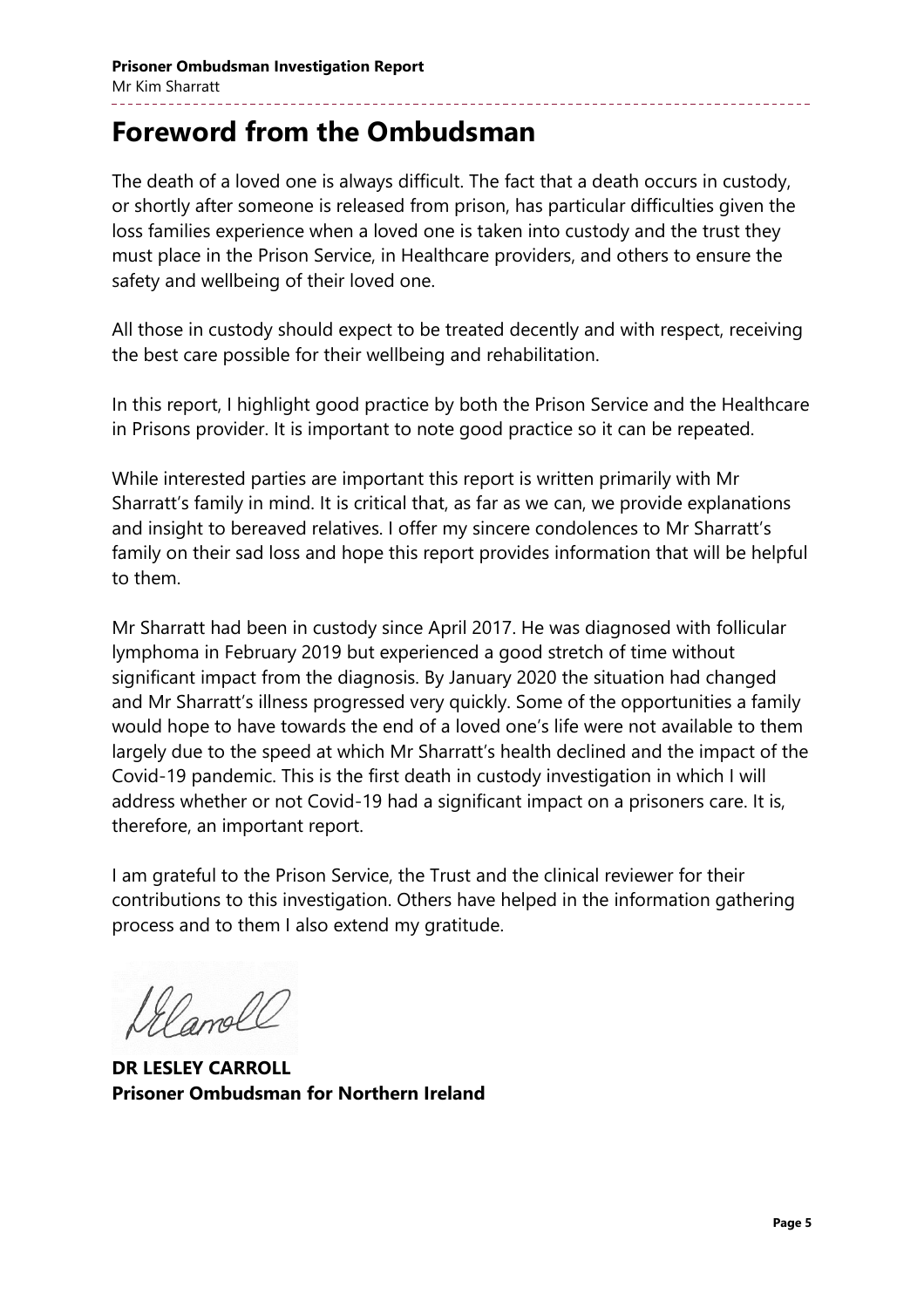### **Section 1: Summary**

Mr Sharratt was aged 58 years when he died at Altnagelvin Hospital on 29 March 2020.

He received a diagnosis of a low-grade follicular lymphoma on 07 February 2019 following a cervical lymph node biopsy. Mr Sharratt did not require any treatment at that time and a "watch and wait" approach was adopted.

Mr Sharratt did not experience any major health complaints until 16 January 2020 when he was admitted to hospital with a severe chest infection. He returned to Magilligan Prison on 22 January 2020. By this stage, Mr Sharratt's mobility was affected and he required a walking aid. His pain medication was also increased.

On 17 February 2020 Mr Sharratt was taken to hospital by ambulance after struggling for breath. He commenced chemotherapy on 19 February 2020 and unfortunately experienced a reaction to the chemotherapy drugs and was admitted to the Intensive Care Unit for several days.

Sadly Mr Sharratt spent the last six weeks of his life in hospital, where his lymphoma progressed very rapidly despite treatment. Mr Sharratt remained in prison custody at the time of his death on 29 March 2020.

Mr Sharratt's post mortem finding was that death was caused by lymphomatous infiltration of central nervous system due to transformed follicular lymphoma. An inquest is pending.

An independent clinical review was commissioned as part of this investigation, the purpose of which was to examine the primary healthcare provided to Mr Sharratt during his final period of custody.

The clinical reviewer concluded that Mr Sharratt received appropriate and timely clinical care while he was in Magilligan Prison and later whilst in hospital. Furthermore, the clinical reviewer found no evidence that the Covid-19 pandemic, which at the time of Mr Sharratt's death had spread to Northern Ireland, had any significant impact on Mr Sharratt's primary or secondary healthcare provision.

I accept and endorse the findings of the independent clinical review and I make no recommendations.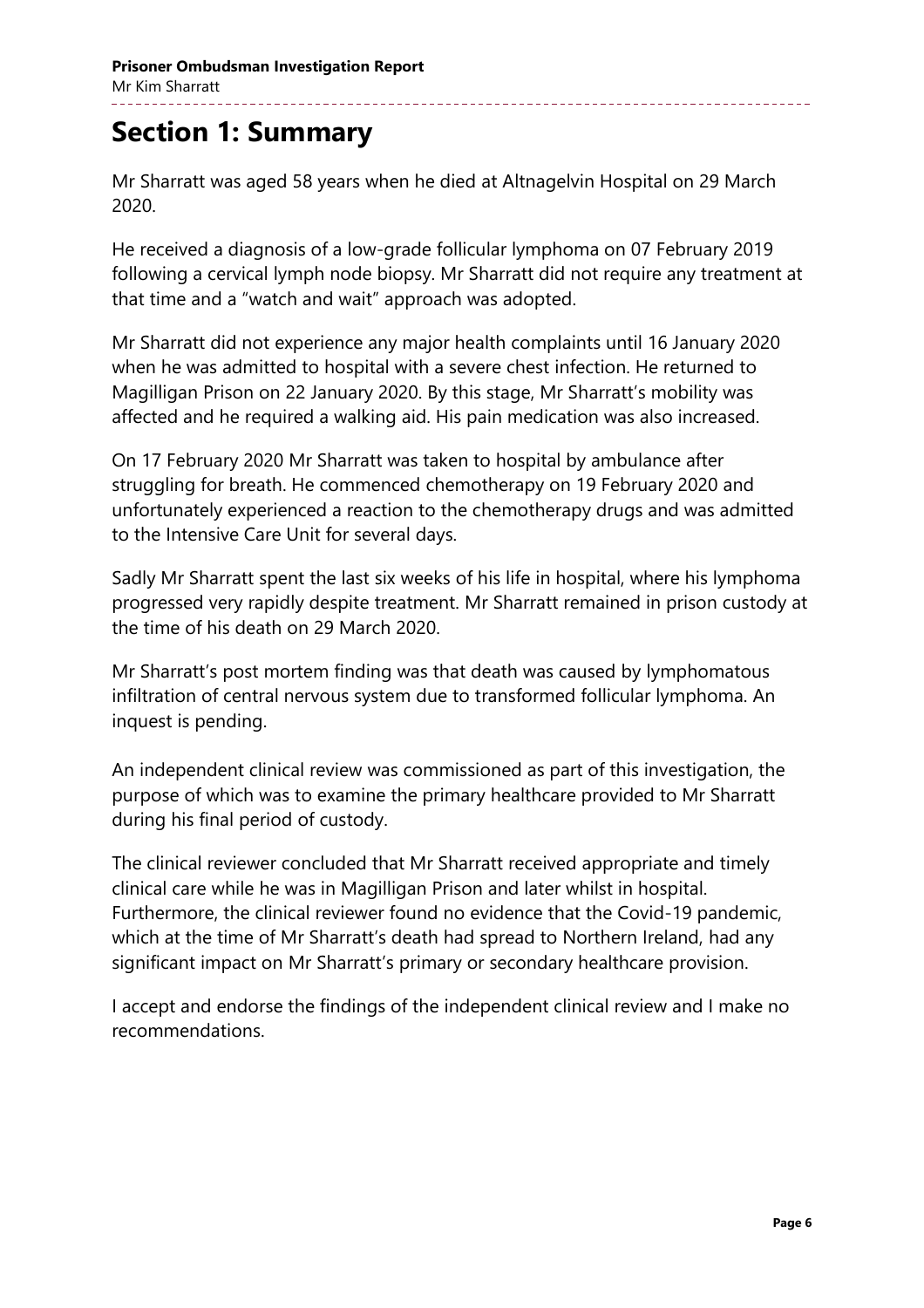## **Section 2: Background information**

### **2.1 Magilligan Prison**

Magilligan is a medium security prison which holds male adult sentenced prisoners mainly transferred from Maghaberry prison.

Since 2008 prison health care services have been provided by the South Eastern Health and Social Care Trust (the Trust). There is a 24 hour primary health care service and the Mental Health Team is on site Monday to Friday between 08:00 and 17:00. There are no in-patient beds.

#### **2.2 Criminal Justice Inspection**

The most recent inspection report of Magilligan Prison was published in December 2017. Inspectors recognised the progress made at Magilligan since their previous inspection. They welcomed the innovative work to improve provision for disabled and older prisoners and improvements in relation to healthcare.

### **2.3 Independent Monitoring Board (IMB)**

Magilligan has an IMB whose role is to satisfy themselves regarding the treatment of prisoners.

The 2018-19 IMB annual report noted the regime and facilities in House Block 2 (H2) A&B as a model of good practice for older prisoners and those who required assistance. The report also outlined the healthcare provision and noted that the impact of regional shortages of nurses was impacting on the prison but that attempts had been made to enhance recruitment.

### **2.4 Previous incidents at Magilligan Prison**

Mr Sharratt's death was the only death from natural causes in 2020 in Magilligan Prison.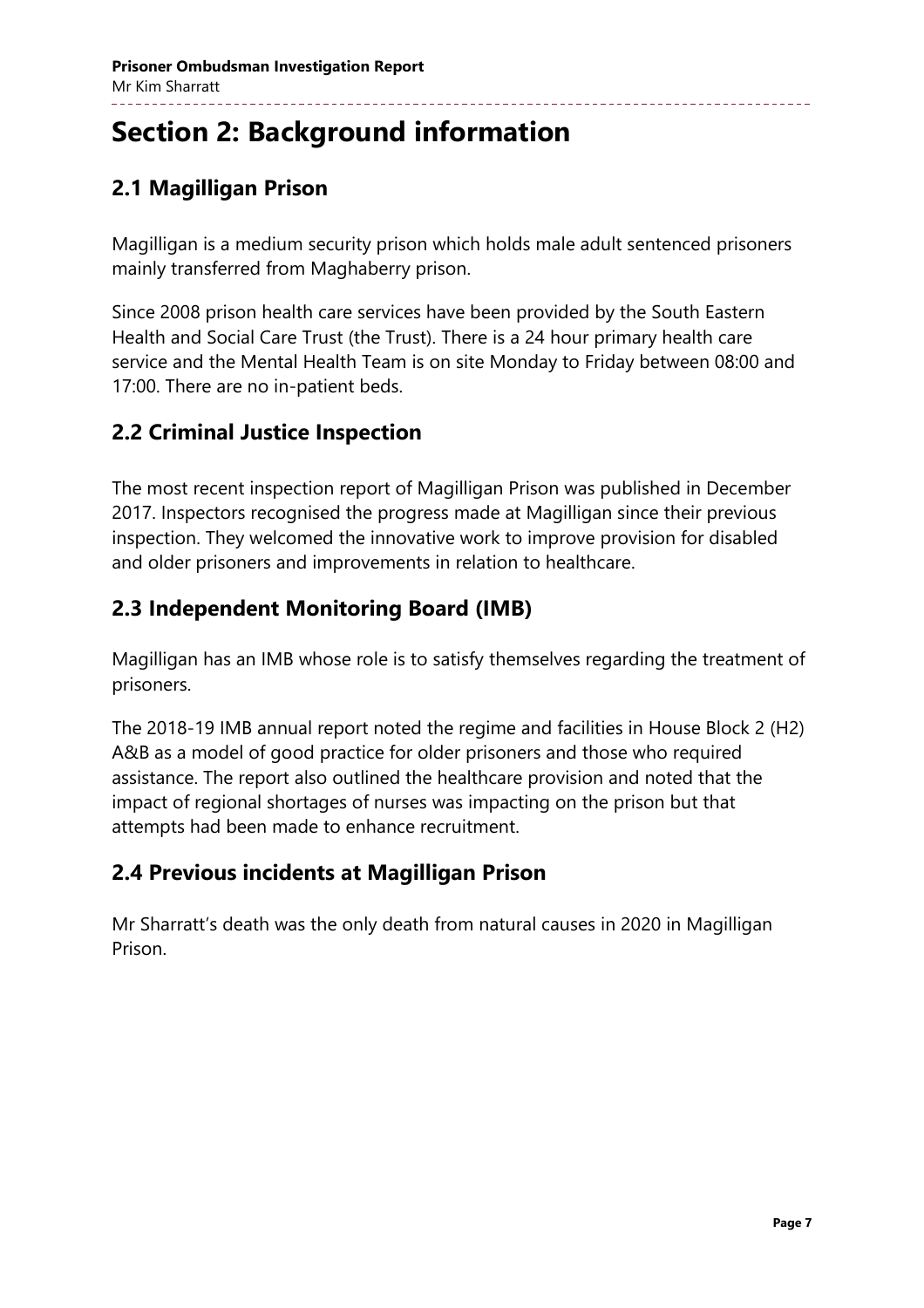## **Section 3: Framework for this investigation**

Mr Sharratt died from a terminal illness while he remained in prison custody. As a result I am required to investigate and report on the circumstances surrounding his death.

This investigation was conducted in line with the objectives as set out in section 3.4, which include providing explanations, where possible, to Mr Sharratt's family.

#### **3.1 Questions raised by Mr Sharratt's family**

Mr Sharratt's family raised concerns about the communication between the Prison Service and themselves in relation to Mr Sharratt's transfer to hospital and decline in health.

#### **3.2 Investigation methodology**

My investigation methodology is designed to thoroughly explore and analyse all aspects of each case including any questions raised by bereaved relatives. The following information was gathered and analysed by the Investigating Officer:

- 1. Prison Service records;
- 2. Prison healthcare records;
- 3. Hospital records; and
- 4. Post mortem records.

All of this information was carefully examined and I have detailed the relevant matters, which underpin my findings, in this report.

#### **3.3 Independent advice**

When appropriate, I commission an independent clinical review of specific aspects of healthcare. A clinical reviewer is commissioned from an agreed list, usually to provide peer review of healthcare provision, and they provide a report with recommendations. My office provides relevant documentation and reviewers receive a terms of reference specific to each case. They provide an independent, expert opinion about care provided. A clinical reviewer may, for example, assess delivery of care in relation to current clinically approved guidelines, local and national. They will keep in mind whether or not care has equivalency with that provided in the community and any learning to improve care in the future.

In Mr Sharratt's case I invited the clinical reviewer to examine: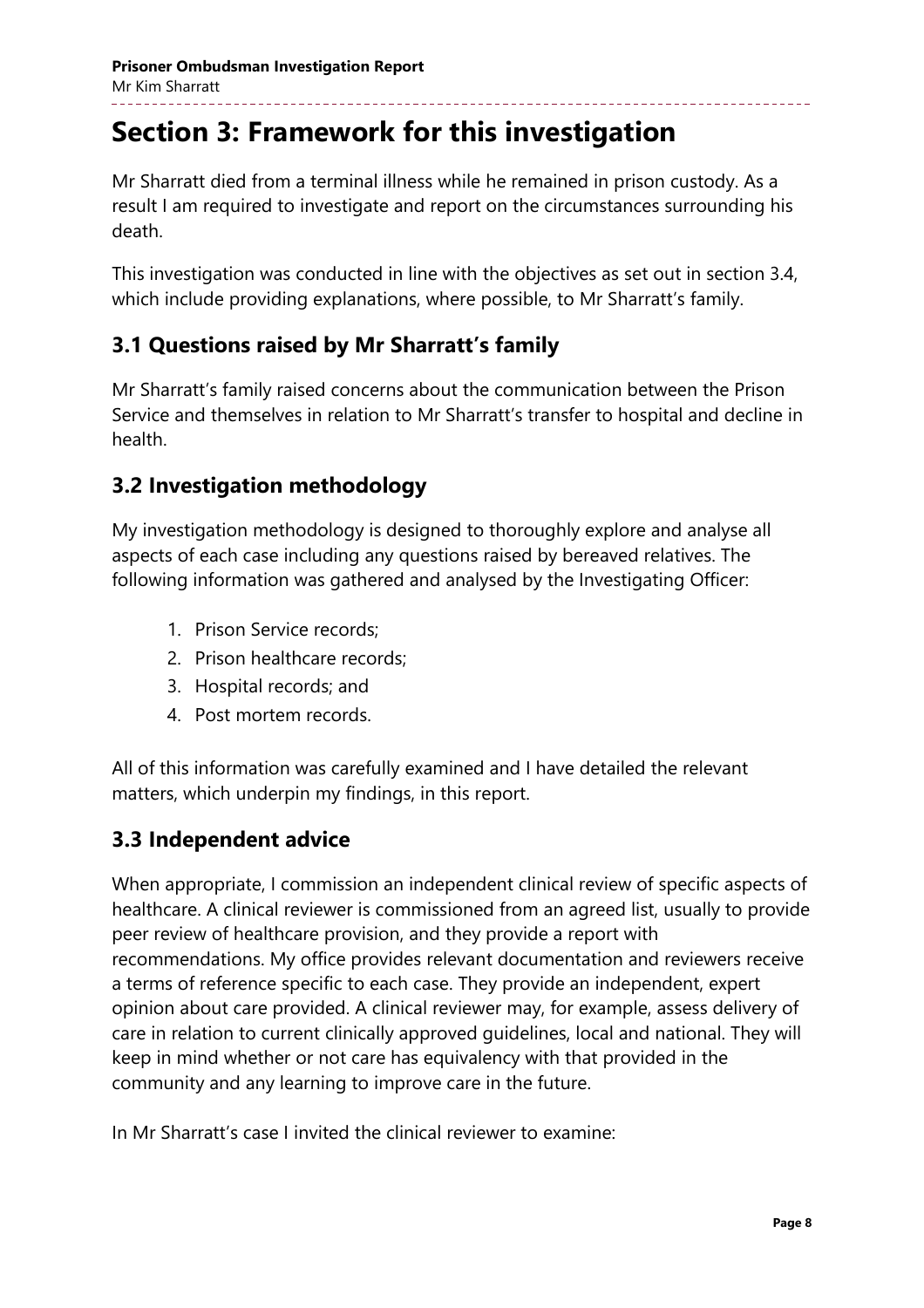#### **Prisoner Ombudsman Investigation Report**

Mr Kim Sharratt

- 5. The provision of primary healthcare and treatment including palliative care and medication management in relation to that which would have been provided in the community
- 6. Any impact the Covid-19 pandemic had on Mr Sharratt's primary health care
- 7. Any shortcomings in care or service provision.
- 8. Any comments in respect of the policies and procedures under which Mr Sharratt was managed.
- 9. Any learning opportunities and recommendations for future practice.

I commissioned Dr Andrew N. T. Davies MBBS, MSc, MD, FRCP to complete the clinical review. Dr Davies is a Professor of Palliative Medicine at Trinity College Dublin, University College Dublin and Our Lady's Hospice Dublin. He is the Past President of the Association for Palliative Medicine of Great Britain and Ireland, and current President of the Multinational Association of Supportive Care in Cancer.

### **3.4 Scope and remit of the investigation**

The specific objectives of this investigation were to:

- 1. Establish if the clinical care provided to Mr Sharratt was at least equivalent to that which he would have received in the community.
- 2. Establish if the Covid-19 pandemic had any impact on the care provided to Mr Sharratt.
- 3. Establish if any improvements could be made to the communication between the Prison Service and Mr Sharratt's family.
- 4. Identify any areas of good practice and learning opportunities arising from this case.

A description of the key events leading up to Mr Sharratt's death is set out in Section 4 and my findings are set out Section 5.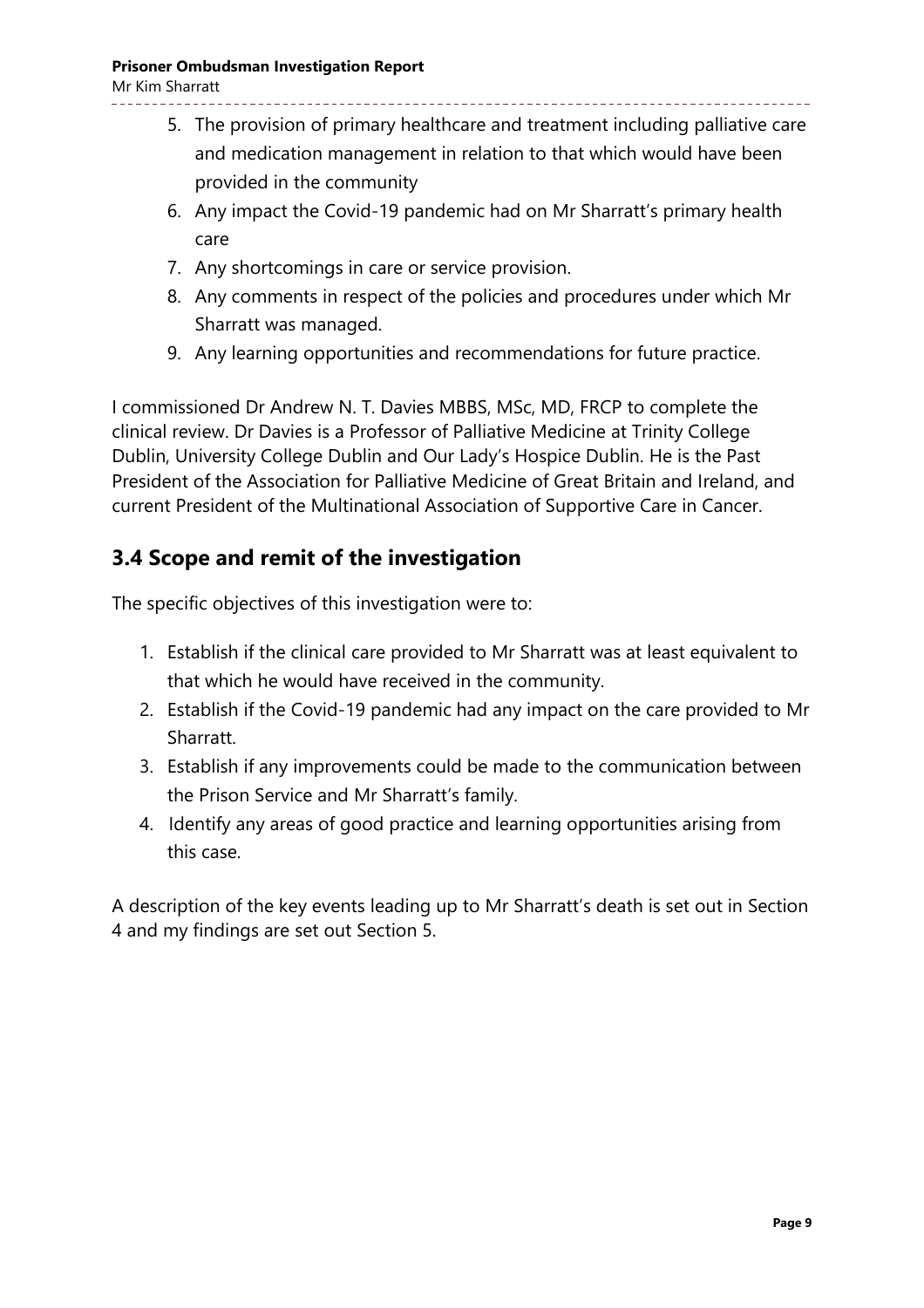## **Section 4: Description of key events**

### **4.1 Background**

Mr Sharratt was committed to Maghaberry prison on 08 April 2017. Due to the nature of his offences he was subject to Public Protection Arrangements Northern Ireland (PPANI) and had been assessed at PPANI Category  $1^1$ . This was his tenth period in custody.

Mr Sharratt's prison records medical markers included mental health, self-harm, addictions, allergy, stomach ulcer and smoker.

### **4.2 Investigations and Diagnosis**

The Egton Medical Information System (EMIS) show that Mr Sharratt attended the Trust's treatment room due to loose stools and stomach pain on 22 May 2017. He attended again on 06 September 2017 and saw a GP on 11 September 2017.

The GP, (Doctor A), requested blood tests to be completed and made an urgent referral to the surgical department and for an Ultrasound, which he attended on 19 September 2017. His blood tests were reviewed by the GP (Doctor A) on 20 September 2017 which resulted on the urgent referral expedited to a Red Flag.

Mr Sharratt's Surgical Clinic appointment for 10 October 2017 was cancelled and rescheduled for 23 October 2017. In a letter dated 05 December 2017 the Consultant Surgeon advised that Mr Sharratt refused any further investigation. Mr Sharratt did however attend for a colonoscopy on 11 December 2017, an Ultrasound on 23 January 2018 and the Surgical Clinic on 12 February 2018.

Mr Sharratt engaged with healthcare in prison throughout this period of investigation, regularly seeing both nurses and GPs.

In addition Mr Sharratt attended the following appointments which led to his diagnosis of low-grade lymphoma:

 23 January 2018 - An ultrasound of Mr Sharratt's abdomen for investigation of anaemia<sup>2</sup>. The results demonstrated an anomaly within the liver.

l

<sup>&</sup>lt;sup>1</sup> Definition of PPANI Category 1: 'Where previous offending and/or current behaviour and/or current circumstances present little evidence that the offender could cause serious harm.'

<sup>&</sup>lt;sup>2</sup> Anaemia is a deficiency in the number or quality of red blood cells in the body.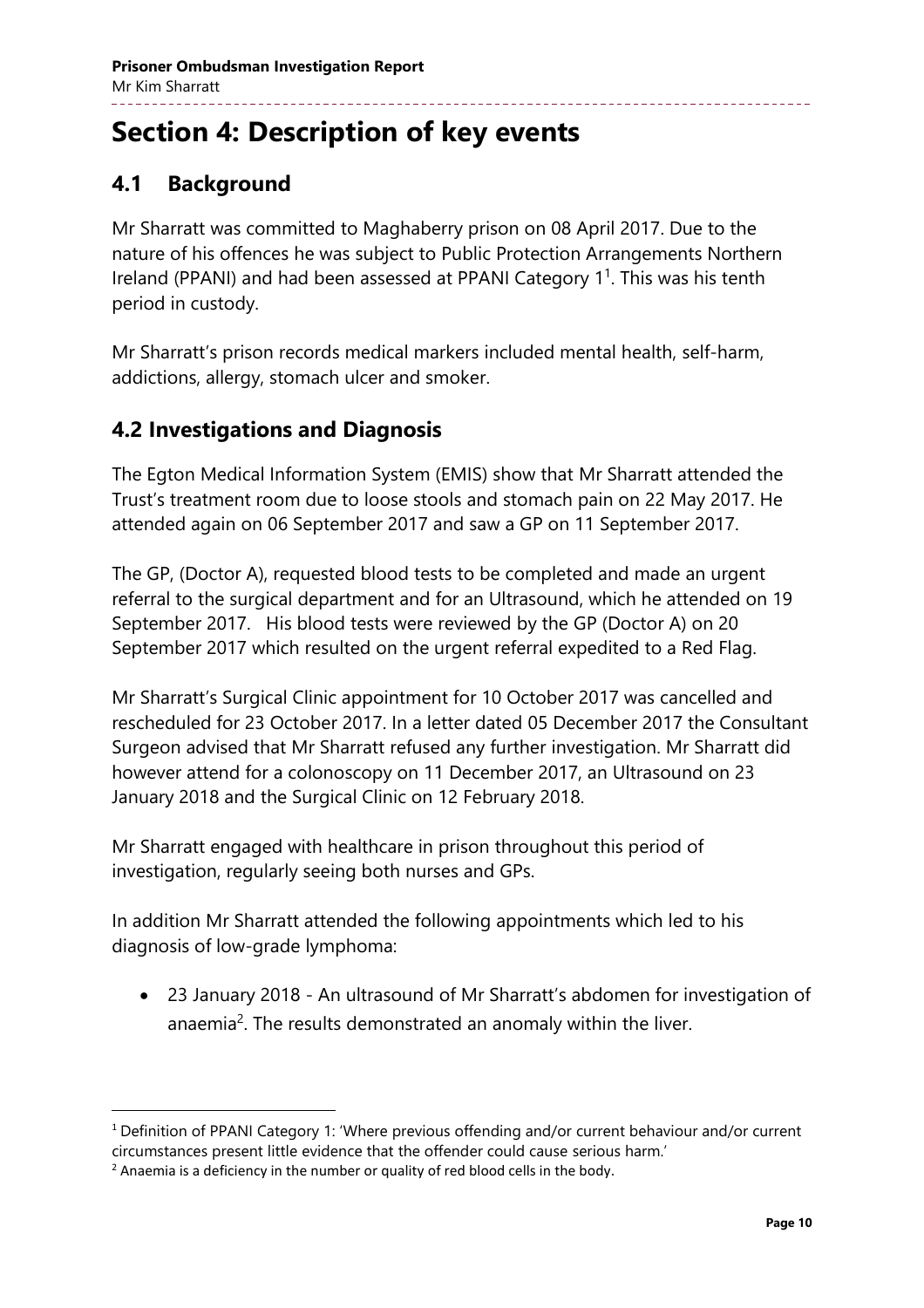#### **Prisoner Ombudsman Investigation Report**

Mr Kim Sharratt

- 25 October 2018 A computerised tomography (CT) scan of the chest, abdomen and pelvis demonstrated enlargement of the lymph nodes and spleen.
- 28 November 2018 A cervical lymph node biopsy revealed a low-grade follicular lymphoma<sup>3</sup>.

Mr Sharratt received his diagnosis on 7 February 2019 during a review at the Haematology Clinic at the Ulster Hospital. A decision was made at this review that Mr Sharratt did not need treatment for his low-grade follicular lymphoma and that a "watch and wait" approach would be adopted.

His care was transferred to the Haematology Clinic at Altnagelvin Hospital, Western Health and Social Care Trust (WHSCT), when he was transferred to Magilligan Prison on 3 January 2019. He was housed in H2, which is a wing that houses mainly older prisoners.

#### **4.3 Magilligan Prison**

 $\overline{a}$ 

Mr Sharratt was reviewed by the Haematology Clinic at Altnagelvin Hospital on 27 June 2019 and 26 September 2019 and a decision was taken that he did not need treatment at that time.

On 20 January 2020 Mr Sharratt attended a repeat CT scan which showed progression of his low-grade follicular lymphoma. He was reviewed by the Haematology Clinic at Altnagelvin Hospital on 30 January 2020 and a decision was made that Mr Sharratt did not need treatment at this time.

During this time Mr Sharratt's mobility had become greatly impacted due to the cancer now affecting his spine, and he was assessed by an occupational therapist on 27 January 2020 as needing a walking aid, bed lever and toilet frame.

Mr Sharratt was seen by Doctor B in Magilligan Prison on 04 February 2020 and he was prescribed Tramadol for pain relief.

On 11 February 2020 Doctor B referred Mr Sharratt for an urgent assessment at the Emergency Department due to a suspected Gastro-Intestinal Bleed. Mr Sharratt selfdischarged on 13 February against medical advice and returned to Magilligan Prison.

<sup>&</sup>lt;sup>3</sup> Low-grade follicular lymphoma is a common type of slow growing non-Hodgkin lymphoma (cancer) that develops in the B cells.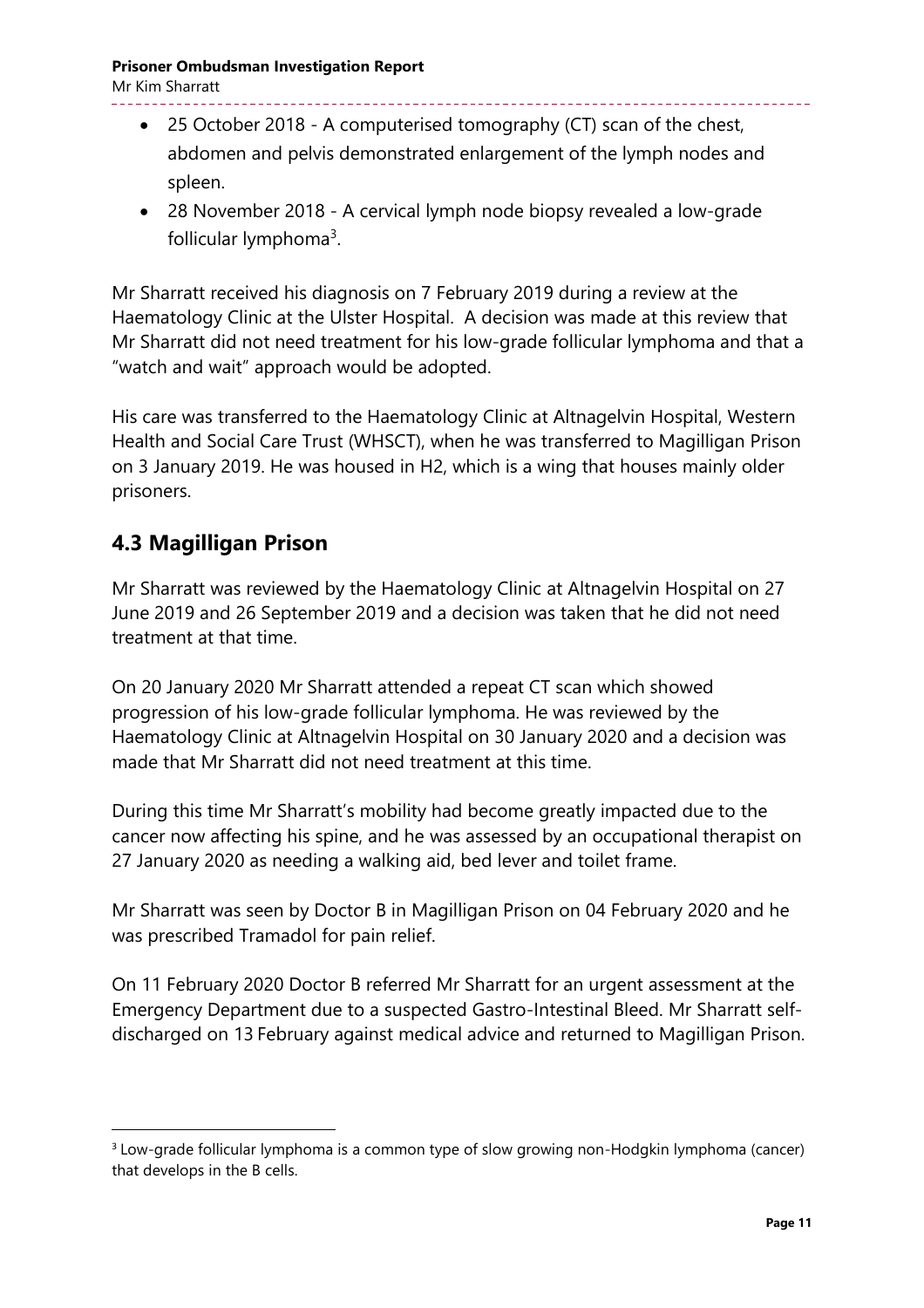From 13 February to 17 February 2020, EMIS documents frequent complaints of pain from Mr Sharratt. He is recorded as spending a lot of time in bed and failing to eat or drink very much during this period.

An entry on Inmate Notes<sup>4</sup> on 17 February 2020 records that Senior Officer A spoke with Mr Sharratt and was concerned that he was not eating or drinking enough, that he was spending a lot of time in bed as he thought he might fall if he went anywhere. Senior Officer A arranged for another prisoner to act as a 'buddy' to assist him with meals and drinks and for the Trades Department to bring a high backed chair into his cell to help with his comfort whilst watching television.

Following an appointment with Doctor B Mr Sharratt was admitted to Causeway Hospital with malaise, cough and shortness of breath on 17 February 2020. On 19 February 2020 a lymph node biopsy revealed the low grade follicular lymphoma had transformed into high grade follicular lymphoma and he transferred to Altnagelvin Hospital for chemotherapy.

Unfortunately Mr Sharratt experienced an adverse drug reaction and spent a period in the Intensive Care Unit until he was moved back onto a ward on 25 February 2020.

Chemotherapy was restarted on 04 March 2020. EMIS records for 04 March 2020 recorded that the Nursing Sister at Altnagelvin Hospital queried the level of care prison could provide for Mr Sharratt due to him requiring heavy input from physiotherapy and occupational therapy teams, high levels of nursing care due to chronic anaemia and low haemoglobin coupled with chemotherapy when he was already immunocompromised. The prison healthcare nurse, (Nurse A), advised the Nursing Sister that discharge planning would be required to ensure that an appropriate care package could be put in place for Mr Sharratt.

On 13 March 2020 Altnagelvin hospital declared Mr Sharratt was fit for discharge but as no care package had been found for him he was unable to return to Magilligan Prison. There was a meeting between an Altnagelvin hospital nurse, a prison healthcare nurse (Nurse A), an in-house physiotherapist and an occupational therapist to identify Mr Sharratt's social and nursing care needs. Mr Sharratt was referred to the hospital social worker to assess for a suitable care package. Mr Sharratt remained in hospital until 19 March 2020 when he self-discharged.

Governor A put a buddy in place for Mr Sharratt on the wing however buddies are unable to assist with personal care, which Mr Sharratt needed. On arriving back at Magilligan Prison, Mr Sharratt was unable to weight bear and was assisted by staff from his wheelchair to his bed. EMIS records by Nurse B that Mr Sharratt required a

 $\overline{a}$ 

<sup>4</sup> Inmate Notes is a computerised record of relevant information in relation to a prisoner's period in custody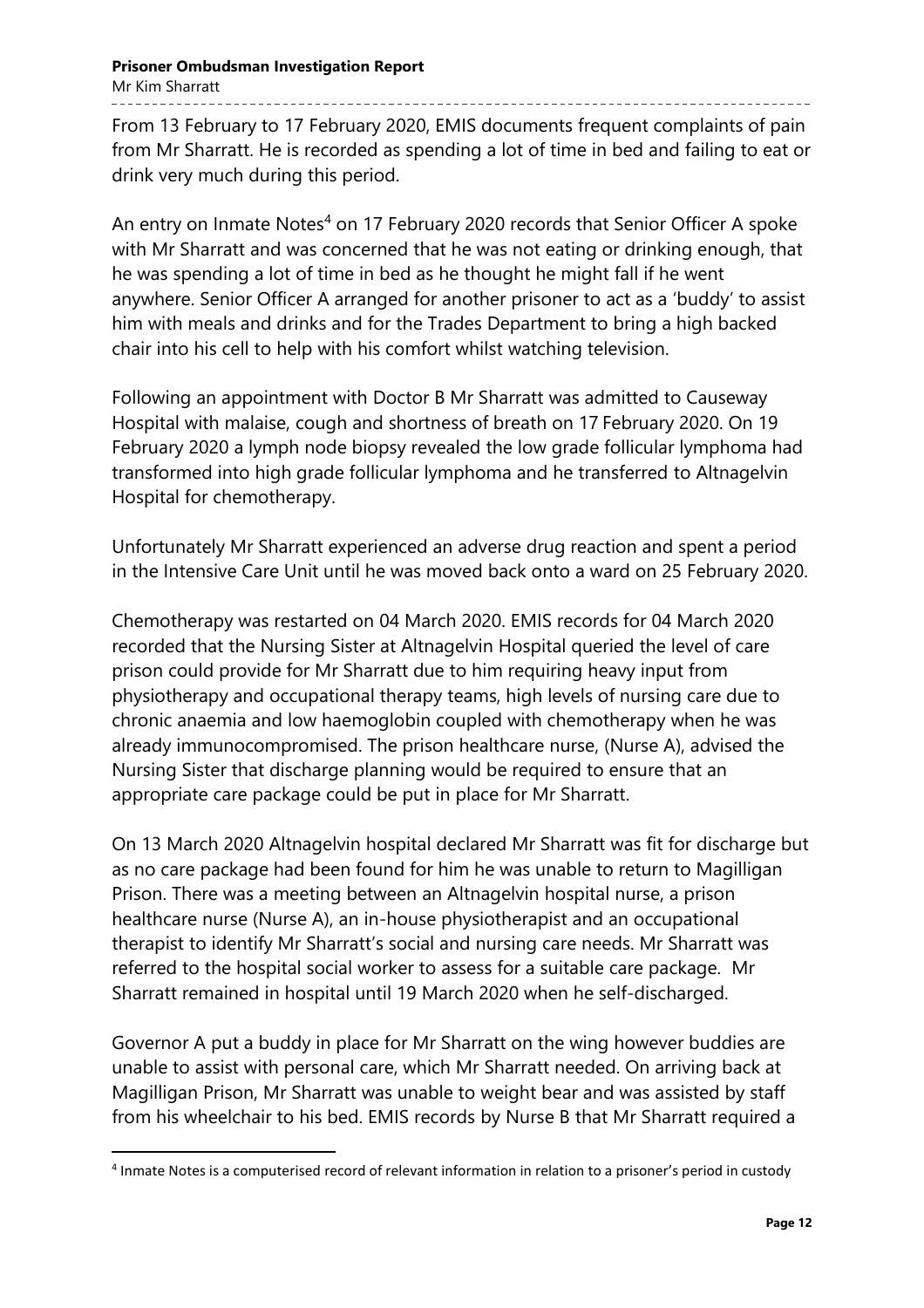#### **Prisoner Ombudsman Investigation Report** Mr Kim Sharratt

hospital bed with cot sides, a walking frame, a special mattress, a commode and two nurses for mobilising and help with personal care on 19 March 2020. It further documents that this standard of care was not possible and the issue was escalated to Governor A, Doctor C and the Lead Nurses.

Mr Sharratt was re-admitted to Altnagelvin Hospital on 20 March 2020, less than 12 hours after self-discharging. The Emergency Control Room (ECR) log recorded that at 09:05 Mr Sharratt fell whilst getting out of bed and was unable to get back up.

The Covid-19 pandemic had moved into Northern Ireland by this point and there was some concern from the hospital that Mr Sharratt may be safer in Magilligan Prison than in the hospital. However discharge back to prison was not possible due to the lack of care package available to Mr Sharratt at that time.

Mr Sharratt developed new neurological symptoms over the next few days and a Magnetic Resonance Imaging (MRI) scan of his brain performed on 25 March 2020 demonstrated changes consistent with lymphoma of the central nervous system. He was no longer considered for discharge back to prison.

A further round of chemotherapy commenced however no further courses were given due to the deterioration in Mr Sharratt's condition.

On 28 March 2020 the Bedwatch Journal<sup>5</sup> recorded that Mr Sharratt received a five minute phone call with his sister. Officer A confirmed that he sought permission from the Prison Service to facilitate this call and having spoken to Mr Sharratt beforehand, he passed on a personal message to Mr Sharratt's sister. This was because Mr Sharratt was sadly too unwell speak during this call.

Mr Sharratt died at Altnagelvin Hospital at 10:54 on the 29 March 2020.

 $\overline{a}$ 

<sup>5</sup> The Bedwatch Journal is completed by prison officers to form a record of the prisoners period in hospital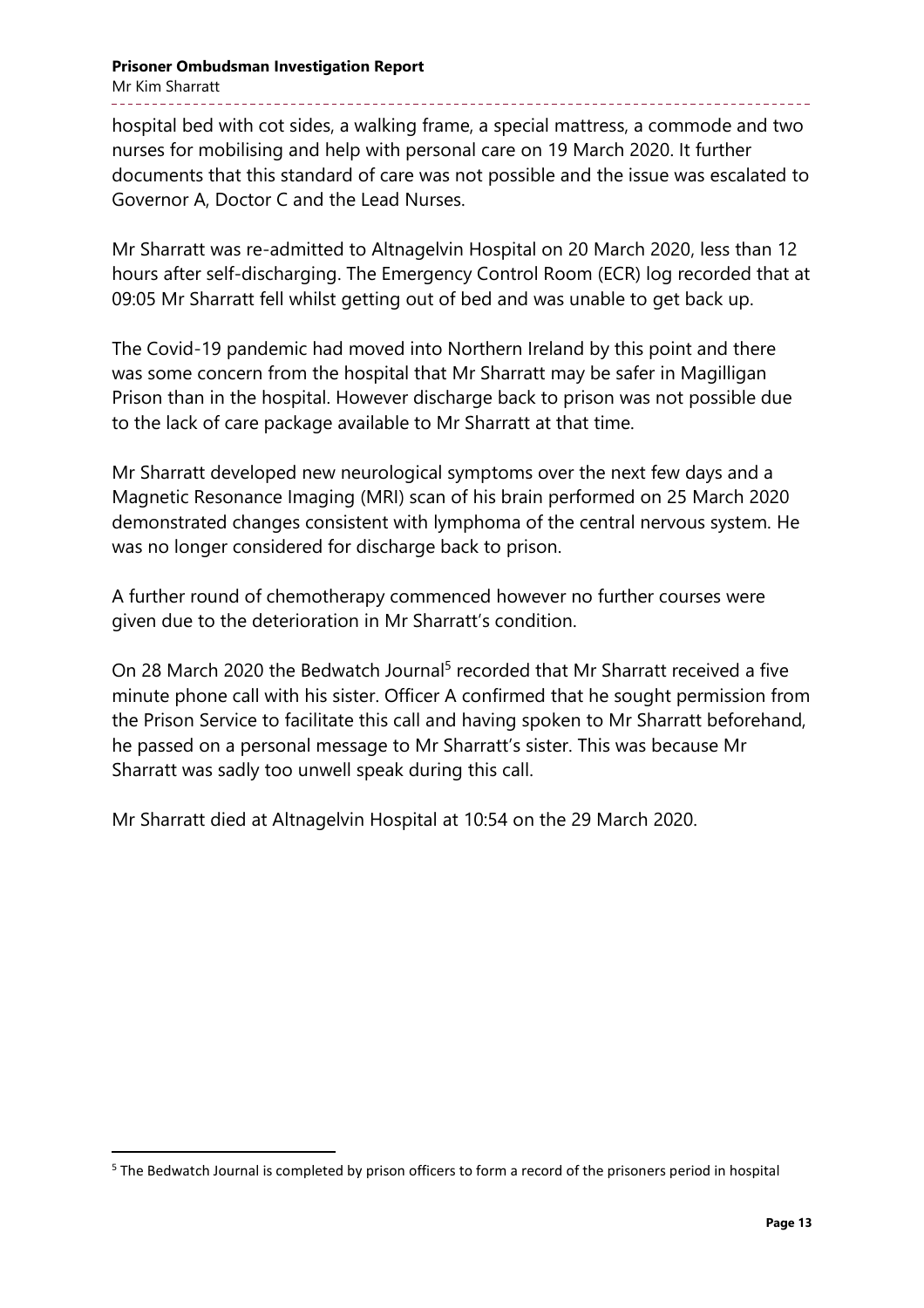## **Section 5: Findings**

This section sets out my findings under each specific investigation objective.

Given the nature of Mr Sharratt's death, I invited the clinical reviewer to comment on objectives relating to clinical care i.e. 5.1-5.2 below.

#### **5.1 Establish if the clinical care provided to Mr Sharratt was at least equivalent to that which he would have received in the community.**

The Clinical Reviewer, Dr Andrew Davies, confirmed in his report that Mr Sharratt had a low-grade lymphoma that transformed into a high-grade lymphoma, and that then progressed very rapidly despite appropriate treatment. He found no evidence of any issues or problems relating to Mr Sharratt's care in prison, or his care in hospital (i.e. outpatient care, inpatient care). Moreover, there was no opportunity to review his prison sentence, or consider alternative places of care / death (e.g. hospice).

Dr Davies concluded that the primary care provided to Mr Sharratt appears to have been entirely appropriate (and timely), and was at least equivalent (and probably better) to what he would have received in the community.

### **5.2 Establish if the COVID-19 pandemic had any impact on the care provided to Mr Sharratt.**

Dr Davies found no evidence that the Covid-19 pandemic had any significant impact on Mr Sharratt's primary or secondary healthcare provision.

### **5.3 Establish if any improvements could be made to the communication between the Prison Service and Mr Sharratt's family.**

Mr Sharratt was admitted to Altnagelvin Hospital on 19 February 2020, and remained there until his death on 29 March 2020 (except from a period of less than 12 hours between 19 and 20 March 2020). Dr Davies explained in his report that low grade lymphomas are often indolent conditions, with a relatively good prognosis and long survival rate (Cancer Research UK, 2021). Moreover, it is not possible to predict when a low-grade lymphoma will transform into a high-grade lymphoma (Kridel et al, 2017).

In Mr Sharratt's case, it wasn't until this hospital admission that it was discovered that his low grade lymphoma had transformed into a high grade lymphoma. Mr Sharratt's health deteriorated rapidly from this point.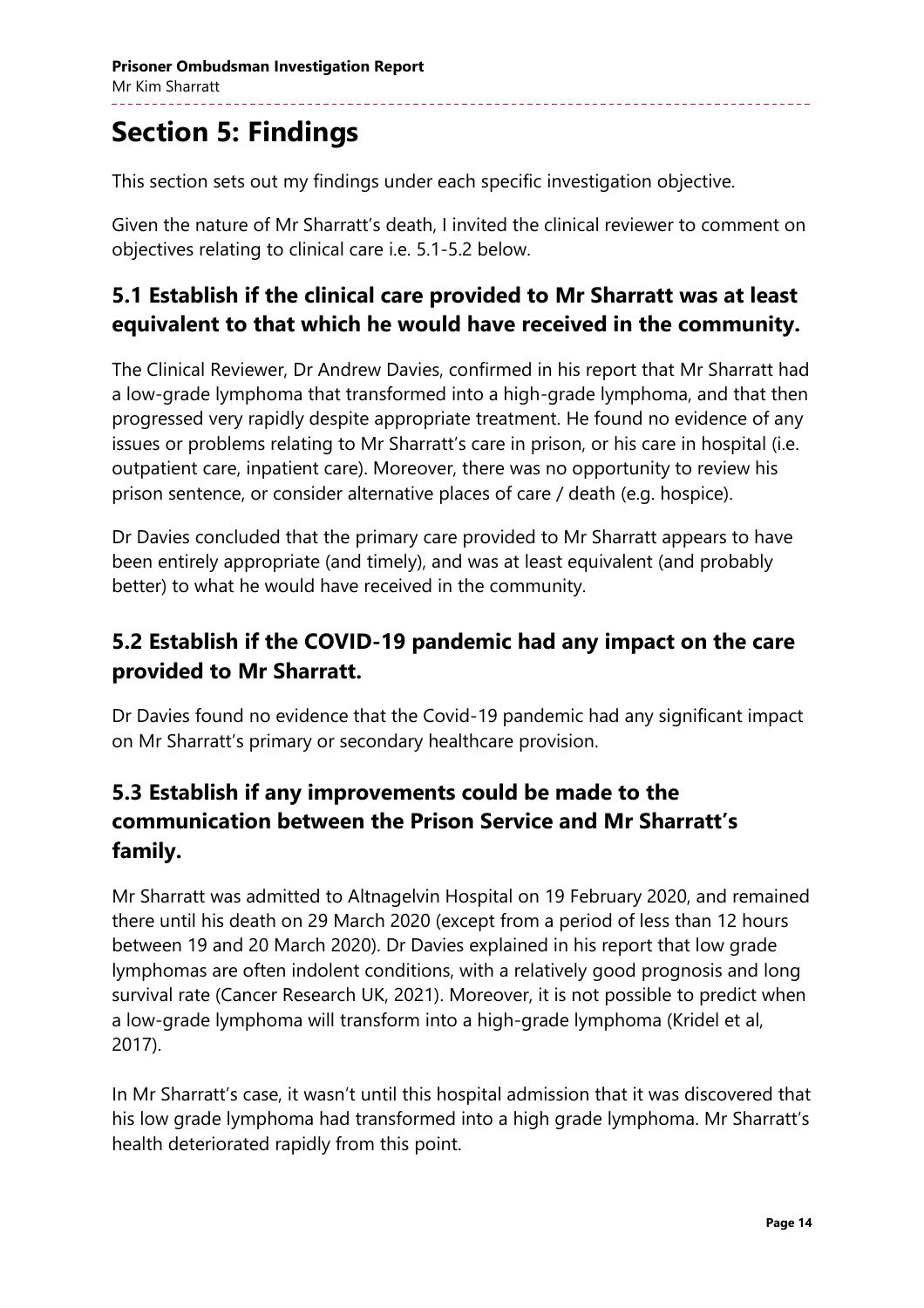**Prisoner Ombudsman Investigation Report** Mr Kim Sharratt

Mr Sharratt's family were aware of his diagnosis but were understandably unsettled at his rapid decline in health. Mr Sharratt was visited in hospital by his sister on 04 March 2020 where she learned that the lymphoma has spread to her brother's spine. However in a phone call to the ward shortly after this visit she was informed that her brother would soon be returning to prison. This was due to the ongoing public health concerns of Covid-19 but did not go ahead as detailed in Section 4.

Mr Sharratt's sister made further contact with Magilligan Prison on a date unknown after this, but was not given any updated information on her brother because she was not listed as his next of kin on his prison records. I understand that this would have been difficult for her, however the Prison Service are bound by General Data Protection Regulations (GDPR) and unfortunately they were unable to disclose information to anyone other than the recorded next of kin.

Given Mr Sharratt's extended stay in hospital and rapid decline in health, it was the hospital staff, rather than the Prison Service, who maintained contact with Mr Sharratt's family. It should be noted however that in the telephone call facilitated by the hospital on 28 March 2020 when Mr Sharratt was unable to speak, a prison officer relayed a message to his sister at the request of Mr Sharratt. Mr Sharratt died the following day.

I understand that a slower decline in health may have allowed for the Prison Service to nominate a single point of contact for family engagement. This is common practice on the wing where Mr Sharratt was resident, allowing families to be included in managing end of life care plans for their loved one.

For example, the wing's Enhanced Support Room allows prisoners to be managed under individual end of life care plans. It also provides a space for families to visit their loved ones, away from the hustle and bustle of the visits hall. However, Mr Sharratt's health declined so rapidly there was no opportunity to engage with his family and include them in managing his end of life care.

### **5.4 Identify any areas of good practice and learning opportunities arising from this case.**

An important aspect of my investigations is to highlight good practice so that it can be embedded for the future. While I make no recommendations for improvement in this report I do want to draw attention to good practice and encourage continuation of it.

1. Information, medication and primary care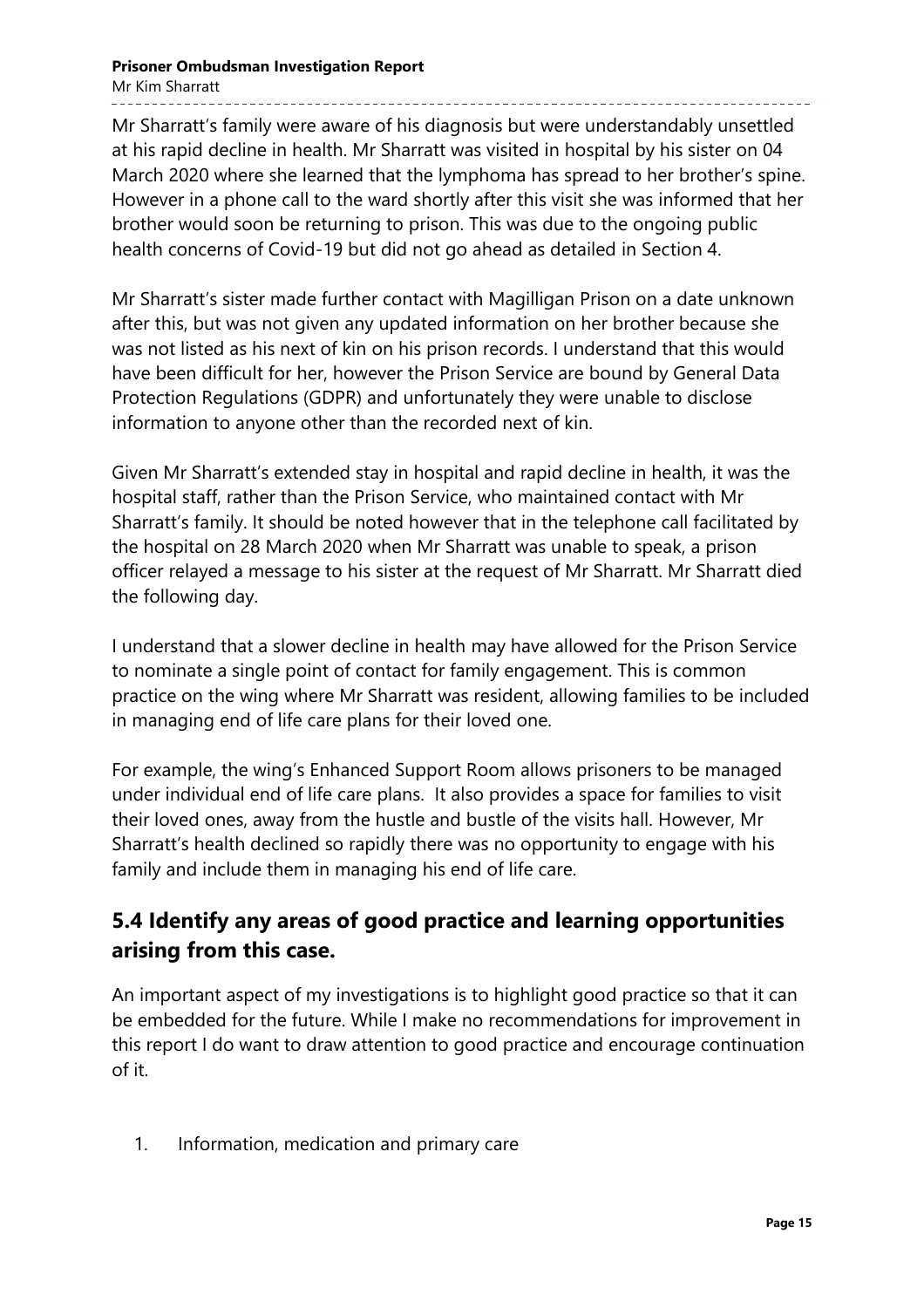#### **Prisoner Ombudsman Investigation Report** Mr Kim Sharratt

The clinical reviewer found that Mr Sharratt received adequate explanations of his diagnosis, timely and appropriate medication and primary care to a standard equivalent (and probably better) to what he would have received in the community. The speed of Mr Sharratt's decline sadly resulted in there being no opportunity to review his prison sentence, or consider alternative places of care / end of life care (e.g. hospice).

#### 2. The Buddy Scheme

The nomination of a 'buddy' or 'buddies' to assist those with health conditions on the wing should be commended and goes some way to providing comfort and inclusion for those availing of the service.

The wing where Mr Sharratt was resident, H2, houses mainly older men, some of whom will spend their last days in custody. It includes the Enhanced Support Room, where families can visit and make their final memories with their loved one. My thoughts are with Mr Sharratt's family, as there was no opportunity for them to avail of this opportunity due to the speed of his deterioration.